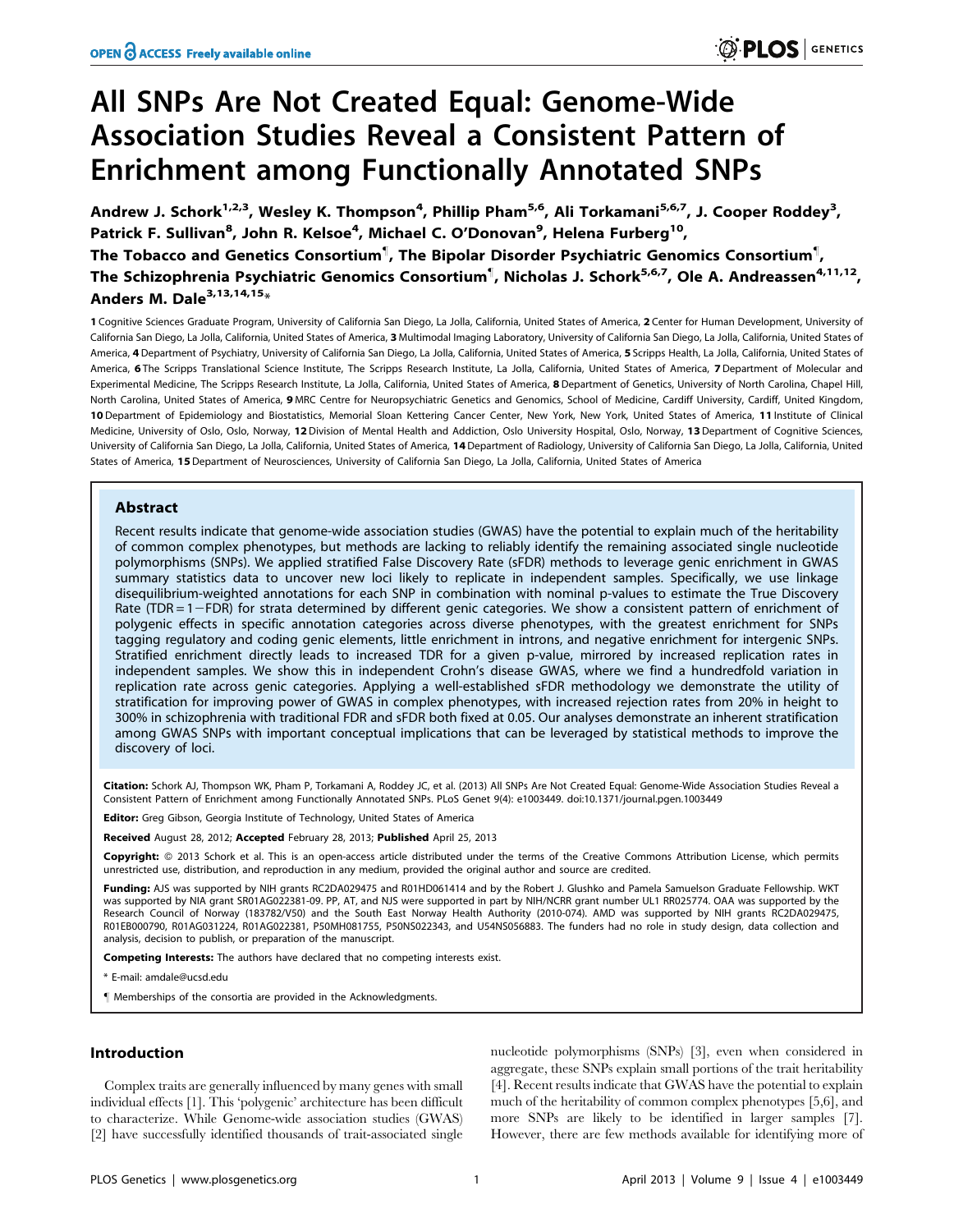## Author Summary

Modern genome-wide association studies (GWAS) have failed to identify large portions of the genetic basis of common, complex traits. Recent work suggested this could be because many genetic variants, each with individually small effects, compose their genetic architecture, limiting the power of GWAS. Moreover, these variants appear more abundantly in and near genes. Using genome annotations, summary statistics from several of the largest GWAS, and established statistical methods for quantifying distributions of test statistics, we show a consistency across studies. Namely, we show that, across all assessed traits, the test statistics resulting from SNPs that are related to the 5' UTR of genes show the largest abundance of associations, while SNPs related to exons and the 3'UTR are also enriched. SNPs related to introns are only moderately enriched, and intergenic SNPs show a depletion of associations relative to the average SNP. This enrichment corresponds directly to increased replication across independent samples and can be incorporated a priori into statistical methods to improve discovery and prediction. Our results contribute to on-going debates about the functional nature of the genetic architecture of complex traits and point to avenues for leveraging existing GWAS data for discovery in future GWA and sequencing studies.

the SNPs likely to be associated with phenotypes without increasing the sample size, as recognized by recent European and US calls for new statistical genetics methods. The crucial issue is that for most complex traits a large number of SNPs have too small an effect to pass standard GWAS significance thresholds given current sample sizes. We present results suggesting new analytical approaches for GWAS will uncover more of the polygenic effects in complex disorders and traits. We hypothesize that all SNPs in a GWAS are not exchangeable, but come from pre-determinable categories with different distributions of effects. This implies that some categories of SNPs are enriched, i.e. are more likely to be associated with a phenotype than others. This information can be used to calculate the category-specific True Discovery Rate (TDR), or the expected proportion of correctly rejected null hypotheses [8]. SNPs from enriched SNP categories will have an increased TDR for a given effect size, or equivalently, for a given nominal p-value. Stratified False Discovery Rate (sFDR) methods [9] provide an established framework for demonstrating the utility of using enriched genic categories to increase power to discover SNPs likely to replicate in independent samples. Previous work has applied sFDR and related methods to GWAS data stratified by candidate regions determined through prior linkage analysis and/or candidate gene studies [10–12] and specific biological pathways related to disease etiology [13]. Others have considered stratification by genome annotations in linkage analysis [14] and Bayesian association analyses [15], demonstrating the utility of this approach for improving power and FDR based discovery where reliable, pre-determinable strata exist.

It has been suggested that variation in and around genes harbors more polygenic effects [6,16]. However, the particular gene elements (i.e., intron, exon, UTRs) containing these variants and the distribution of effect sizes in GWAS have been left to extrapolation and speculation. Further, SNPs in and around genes have been shown to explain more variation [6] and replicate at higher rates [16] than intergenic SNPs. These studies, however, did not parse genic regions down to specific genic elements. We here hypothesize that SNPs in regulatory and coding elements of protein coding genes will show an enrichment of polygenic effects relative to intronic and intergenic SNPs which will be reflected in an increased estimated TDR and empirically confirmed through improved replication rate across independent samples.

The association signal of a SNP tested in GWAS is a surrogate for, or 'tags,' the potential effects of many other variants. Thus, any of a number of 'tagged' variants could underlie the observed association signal. Focusing on the tag SNPs only, without systematically capturing the underlying causal variants within a 'tagged' linkage block, limits the functional inferences that can be drawn from GWAS. By incorporating the correlation between SNPs (linkage disequilibrium; LD) we expect a stronger and more consistent differentiation of enrichment among genic annotation categories. In the current study, we use an LD-weighted scoring algorithm that allows quantification of the properties of multi-locus LD structure implicitly captured by each tag SNP to our enrichment analysis. These categories can be leveraged to create strata for established sFDR approaches.

We employ a model free strategy to identify enriched strata among phenotypes based on GWAS summary statistics. We first calculate the relative enrichment in different genic elements, using the category-specific empirical cumulative distribution function (cdf) of the nominal p-values after controlling for estimated genomic inflation. For each nominal p-value threshold an estimate of the category-specific  $TDR = 1 - FDR$  is obtained from these empirical cdfs. This analysis is implemented on summary p-values from ten published GWAS meta-analyses studying 14 phenotypes. We then use the sub-study GWAS in Crohn's disease to test if the estimated increased TDR translates to improved replication rates, showing that for a given replication rate the nominal p-value threshold is 100 times larger for the most enriched genic category compared to the intergenic category. Finally, using an established sFDR framework we demonstrate the utility of leveraging enriched categories for improving power to detect SNPs likely to replicate, i.e., to reject more null hypotheses for a fixed FDR.

## Results

## LD-Based Enrichment of Genic Elements in Height

Under multiple testing paradigms such as GWAS, quantitative estimates of likely true associations can be estimated from the distributions of summary statistics [17,18]. A common method for visualizing the enrichment of statistical association relative to that expected under the global null hypothesis is through Q-Q plots of the nominal p-values resulting from GWAS. Under the global null hypothesis the theoretical distribution is uniform on the interval [0,1]. Thus, the usual Q-Q curve has as the y-coordinate the nominal p-value, denoted by ''p'', and the x-coordinate the value of the empirical cdf at p, which we denote by ''q''. As is common in GWAS, we instead plot  $-\log_{10} p$  against the  $-\log_{10} q$  to emphasize tail probabilities of the theoretical and empirical distributions. In such plots, enrichment results in a leftward shift in the Q-Q curve, corresponding to a larger fraction of SNPs with nominal  $-\log_{10}$  p-value greater than or equal to a given threshold (see Material and Methods).

The stratified Q-Q plot for height (Figure 1) shows a clear variation in enrichment across genic annotation categories. The separation between the curves for different categories is enhanced when using LD-weighted genic annotation categories in comparison to non LD-weighted positional categories (Figure S3). The parallel shape of these curves is likely caused by the significant but imperfect correlation among categories due to the non-exclusive nature of the annotation scoring (Figure S2).

An earlier departure from the null line (leftward shift) suggests a greater proportion of true associations, for a given nominal p-value.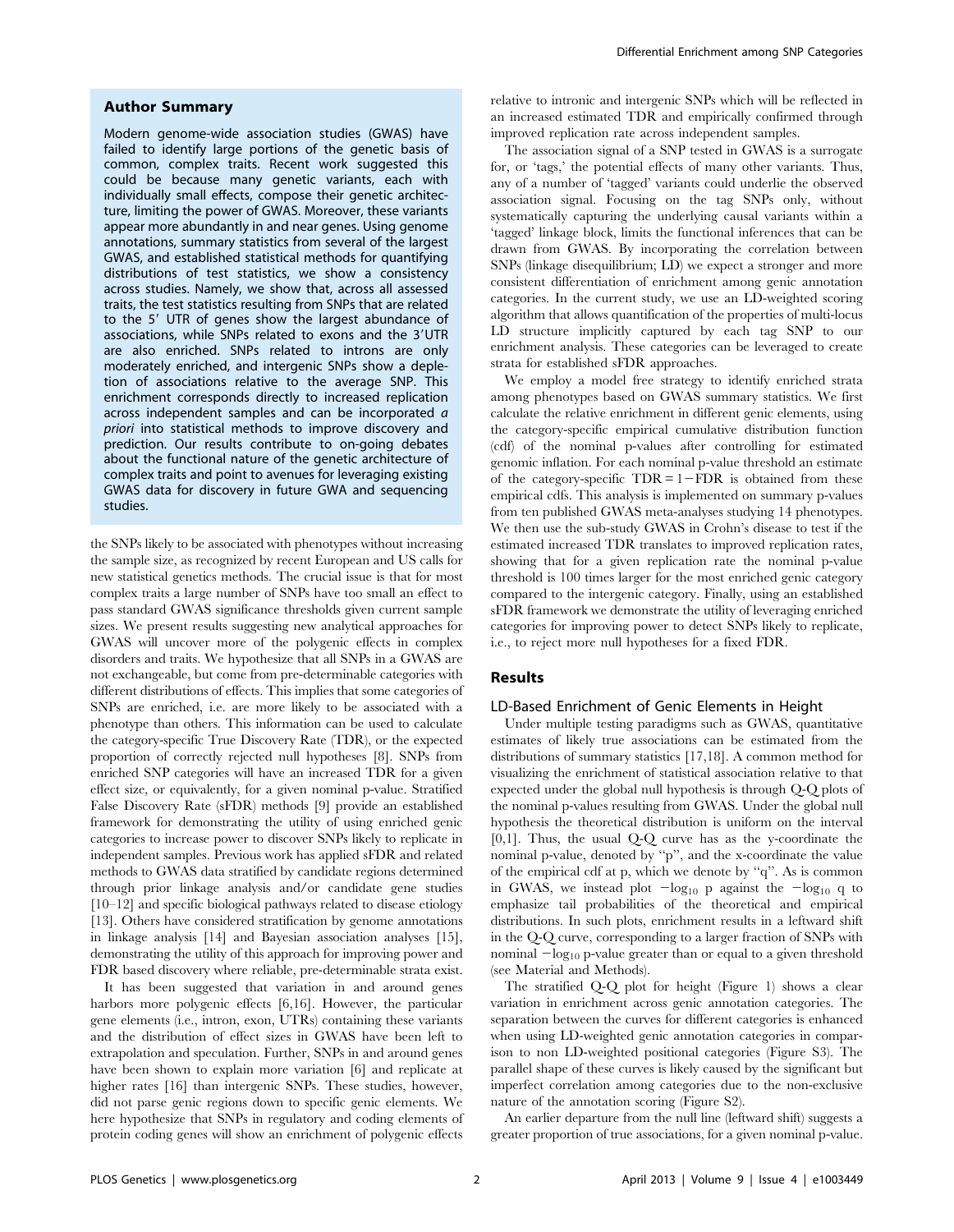

Figure 1. Stratified Q-Q plot for height shows enrichment by annotation categories using Linkage-Disequilibrium (LD) weighted scores. Genic annotation categories were: 1) 10,000 to 1,001 base pairs upstream (10 k Up); 2) 1,000 to 1 base pair upstream  $(1 \text{ k Up})$ ; 3) 5' untranslated region  $(5'UTR)$ ; 4) Exon; 5) Intron; 6) 3' untranslated region (3'UTR); 7) 1 to 1,000 base pairs downstream (1 k Down); 8) 1,001 to 10,000 base pairs downstream (10 k Down). Q-Q plot of height with non-LD weighted category scores are shown in Figure S3.

doi:10.1371/journal.pgen.1003449.g001

The divergence of the curves for different categories implies that the proportion of non-null effects varies considerably among annotation categories of genic elements. For example, the proportion of SNPs in the 5'UTR category reaching a significance level of  $-\log_{10}(p)$ . roughly 10 times greater than for all SNPs and 50–100 times greater than for intergenic SNPs.

## Polygenic Enrichment across Diverse Phenotypes

Recently Yang et al [19] demonstrated that an abundance of low p-values beyond what is expected under null hypotheses in GWAS, but not necessarily reaching stringent multiple comparison thresholds, often attributed to 'spurious inflation,' is also consistent with an enrichment of true 'polygenic' effects [19]. The prevalence of enrichment below the established genome-wide significance threshold of  $p < 5 \times 10^{-8}$  ( $-\log_{10}(p) > 7.3$ ;) in height (Figure 2A) is consistent with their hypotheses and strongly suggests that current GWAS do not capture all of the additive 'tagged variance' in this phenotype. Importantly, this enrichment varies across genic annotation categories.

The enrichment patterns among annotation categories are consistent across phenotypes, including schizophrenia (SCZ) and tobacco smoking (cigarettes per day, CPD; Figure 2B–2C). The stratified Q-Q plots for height, SCZ and CPD each demonstrate the largest enrichment for tag SNPs in LD with 5'UTR, and exonic variation, showing nearly tenfold increases in terms of the proportion of p-values expected below a given threshold under the null hypothesis. SNPs that tag intergenic regions show nearly tenfold depletions in comparison to all tag SNPs, although not when compared to the expected null. SNPs tagging intronic variation show minimal enrichment over all tag SNPs, despite making up the largest proportion of genic SNPs (Table S3). The pattern is consistent for all phenotypes considered (data not shown). Given the log scale of the Q-Q plots, 90% of SNPs fall between 0 and 1 and 99% fall between 0 and 2 on the horizontal axis, and thus it is clear that a majority of enriched SNPs have pvalues that do not reach genome-wide significance.

We computed significance values for the curves for each annotation category relative to those for intergenic SNPs, using a two-sample Kolmogorov-Smirnov Test. The enrichment for height was highly significant for all categories when compared with the intergenic category, with all p-values less than  $2.2 \times 10^{-16}$ . Nearly every genic category was also significantly enriched for each other phenotype (Table S5).

While the pattern of enrichment is consistent, the shape of the curves varies across phenotypes. In particular, the point at which the curves deviate from the expected null line occurs earliest for height, followed by SCZ, and finally CPD (Figure 2A–2C), consistent with different proportions of SNPs that are likely associated with each trait (i.e., different levels of 'polygenicity'). These findings are consistent with results obtained using an established mixture-modeling framework [17] (Text S1 and Figures S8, S9, S10, S17, S18, S19).

## Intergenic Genomic Control

The relative absence of enrichment in intergenic SNPs as we have defined them, suggests minimal inflation due to polygenic effects and a more robust estimate of the global null. This fact can be exploited for better estimation of variance inflation due to stratification [20] that is minimally confounded by true polygenic effects [19]. We confined the estimation of the genomic inflation factor [20],  $\lambda$ <sub>GC</sub>, to only intergenic SNPs (Table S4) and adjusted summary statistics for all phenotypes according to this ''intergenic inflation control'' procedure. The stratified Q-Q plots for height with and without intergenic inflation control are shown in Figure S4.

#### Category-Specific True Discovery Rate

Since specific tag SNP categories are significantly more likely to be associated with common phenotypes, while intergenic ones are less likely, all tag SNPs should not be treated as exchangeable. Variation in enrichment across diverse genic categories is expected to be associated with corresponding variation in TDR for a given nominal p-value threshold. A conservative estimate of the TDR for each nominal p-value is equivalent to  $1-(p/q)$  as plotted on the Q-Q plots (see Online Methods). This relationship is shown for height, SCZ and CPD (Figure 2D–2E). Similar category-specific TDR plots were calculated for each of the 14 phenotypes (data not shown). For a given TDR the corresponding estimated nominal p-value threshold varies with a factor of 100 from the most enriched genic category to the intergenic category, and the pattern is consistent across phenotypes. Since TDR is theoretically related to predicted replication rate, it is expected that for a given p-value threshold the replication rate will be higher for SNPs in genic categories with high TDR. The high estimates of TDR at significance levels below genome-wide significance is consistent with recent work in Schizophrenia that demonstrates a high proportion of likely true associations at reduced thresholds, but without the needed power to reach genome-wide significance [21].

## Quantification of Enrichment

While the TDR provides a quantification of enrichment for a given nominal p-value threshold (equivalently, SNP z-score threshold), we also provide a single number quantification of enrichment for each LD-weighted annotation category within each phenotype, computed as the sample mean  $(z^2)$ –1. The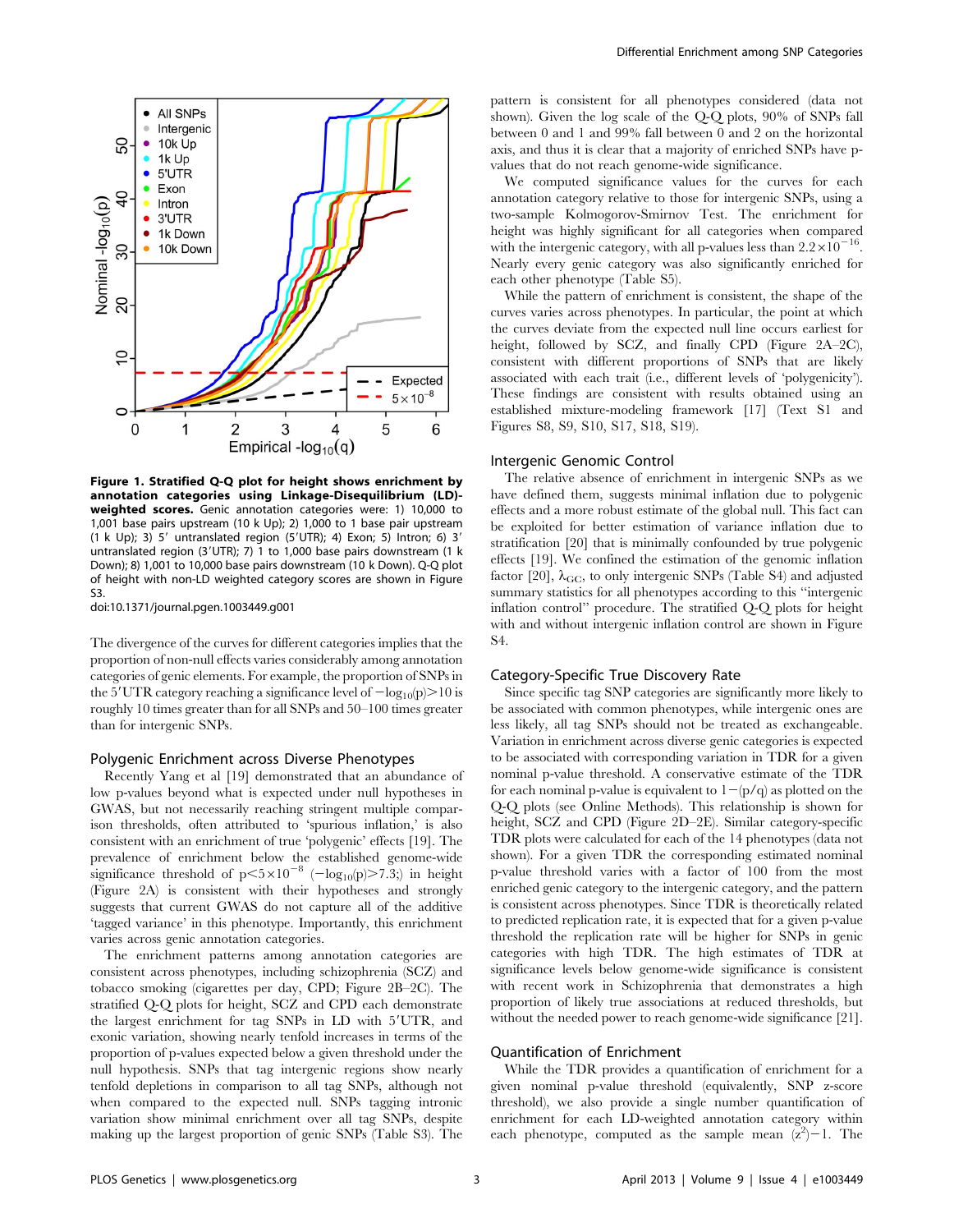

Figure 2. Stratified Q-Q plots and true discovery rates show consistency of enrichment. Upper panel: Stratified Q-Q plots illustrating consistent enrichment of genic annotation categories across diverse phenotypes: (A) Height, (B) Schizophrenia (SCZ), and (C) Cigarettes per Day (CPD). All figures are corrected for inflation using intergenic inflation control. Only nominal p-values below the standard genome-wide significance threshold (p<5×10<sup>-8</sup>) are shown. Lower panel: Stratified True Discovery Rate (TDR) plots illustrating the increase in TDR associated with increased enrichment in (D) Height, (E) SCZ and (F) CPD. Genic annotation categories were: 5' untranslated region (5'UTR), Exon, Intron, 3' untranslated region (3'UTR), All SNPs, in addition to Intergenic. doi:10.1371/journal.pgen.1003449.g002

sample mean, taken over all SNPs in a given category, provides an estimate of the variance due to null and non-null SNPs; by subtracting one we obtain a conservative estimate of the variance in effect sizes attributable to non-null SNPs alone. Both TDR and mean  $(z^2)$  – 1 are justified based on a standard mixture model formulation (see Text S1). These enrichment scores, normalized by the maximum value across categories within each phenotype, are presented in Figure 3. The 5'UTR annotation category was the most enriched category across all fourteen phenotypes (Table S6). Additionally, the exon category is consistently more enriched than the intron category.

Categories where each SNP tags more reference SNPs on average or represents a larger total amount of LD could spuriously appear enriched. We do note categorical differences in the number of SNPs and total summed LD captured by each SNP (Tables S7 and S8) but multiple regression analyses show the effect of these variables is negligible and independent categorical effects persist (Table S10) despite the significant correlation among categories (Figure S2). Likewise, systematic deviations in minor allele frequency (MAF) across categories could bias annotation category effects as MAF acts multiplicatively with effect size to explain variance. We found minimal categorical stratification for MAF that is inconsistent with this effect driving our enrichment findings (Table S9 and Figure S6). To further address the possibility that some of the differential enrichment of categories could be due to category-specific genomic inflation from the above factors, we performed null-GWAS simulations based on genotypes from the 1000 Genome Project. The results suggest that such effects are non-existent or negligible (Table S11).

#### Replication Rate

To further address the possibility that the observed pattern of differential enrichment results from spurious (i.e., non-generalizable) associations due to category-specific confounding effects or statistical modeling errors, we also studied the empirical replication rate across independent sub-studies for one phenotype (CD) where the required sub-study summary statistics were available. Figure 4A shows the estimated TDR curves for different annotation categories in CD, with a similar pattern as that described for in height, SCZ and CPD, above. TDR is an estimate of the expected replication rate for a sufficiently large replication sample. We hypothesized that strata with higher TDR for a given nominal p-value would also show higher empirical replication rate. Figure 4B shows the empirical cumulative replication rate plots as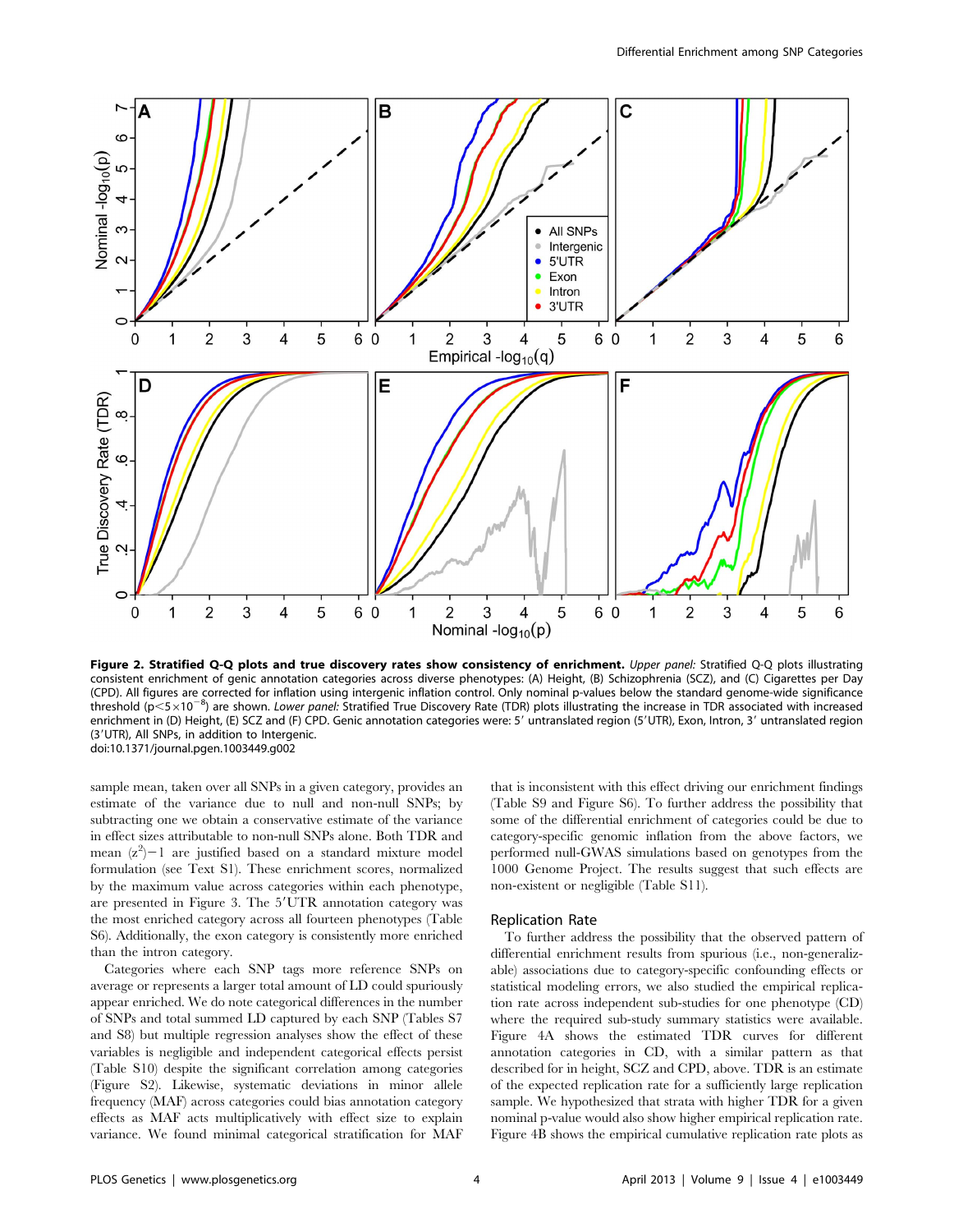

Figure 3. Categorical enrichment for seven diverse phenotypes. The relative pattern of enrichment, as measured by the mean (z-score<sup>2</sup> $-1$ ) after intergenic inflation control, of LD-weighted genic annotation categories remain consistent. Results for all phenotypes are shown in Figure S5, Table S6.

doi:10.1371/journal.pgen.1003449.g003

a function of nominal p-value for the same categories as for the stratified TDR plot in Figure 4A. Consistent with the categoryspecific TDR pattern, we found that the nominal p-value corresponding to a wide range of replication rates was 100 times higher for intergenic relative to the most enriched genic category (5'UTR). Similarly, SNPs from genic annotation categories showing the greatest enrichments replicated at higher rates, up to five times higher than intergenic for 5'UTR SNPs, independent of p-value thresholds. The increase in replication rate was found to be greatest for SNPs that do not meet genome-wide significance, suggesting that adjusting p-value thresholds according to the estimated category-specific TDR could greatly improve the discovery of replicating SNP associations.

## Increased Power Using Stratified False Discovery Rate

In order to demonstrate the utility of the enriched category information for improved discovery, we leveraged an established method for computing stratified False Discovery Rates [9]. The sFDR method improves the power of traditional methods for FDR control [22] by taking advantage of pre-defined, differentially enriched strata among multiple hypothesis testing p-values. Here, we define an increase in power from using stratified (vs. unstratified) methods as a decreased Non-Discovery Rate (NDR) for a given level of FDR control  $\alpha$ , where NDR is the proportion of false negatives among all non-null tests [23]. Specifically, the ratio of 1-NDR from stratified FDR control to 1-NDR from unstratified FDR control captures the relative power of the two approaches. This ratio can be shown to be equivalent to the ratio of the number of SNPs rejected by sFDR to the number rejected by unstratified FDR for a common level  $\alpha$ .

For each phenotype we divided the SNPs into independent strata according to its predicted tagged variance  $(z^2)$ . Tagged variance was predicted using on a linear model with regression weights for each annotation category trained using the height GWAS summary statistics. The enrichment of these strata is presented in Figure S11. In Figure 5 (and Table S12) we show an increase in the number of discovered SNPs. For example, for  $\alpha$  = .05 the increased proportion of declared non-null SNPs using sFDR ranges from 20% in height to 300% in schizophrenia. Leveraging our genic annotation categories in the sFDR framework provides one possible avenue for improving the output of likely non-null SNPs in GWAS by taking advantage of the nonexchangeability of SNPs demonstrated by our enrichment analyses. Other formulations of strata and continued investigations



Figure 4. Independent study replication confirms enrichment in Crohn's disease. (A). Stratified True Discovery Rate (TDR) plots illustrating the increase in TDR associated with increased enrichment. (B) Cumulative replication plot showing the average rate of replication  $(p<.05)$  within sub-studies for a given p-value threshold shows enriched categories replicate at a higher rate in independent samples. The vertical intercept is the overall replication rate per category. doi:10.1371/journal.pgen.1003449.g004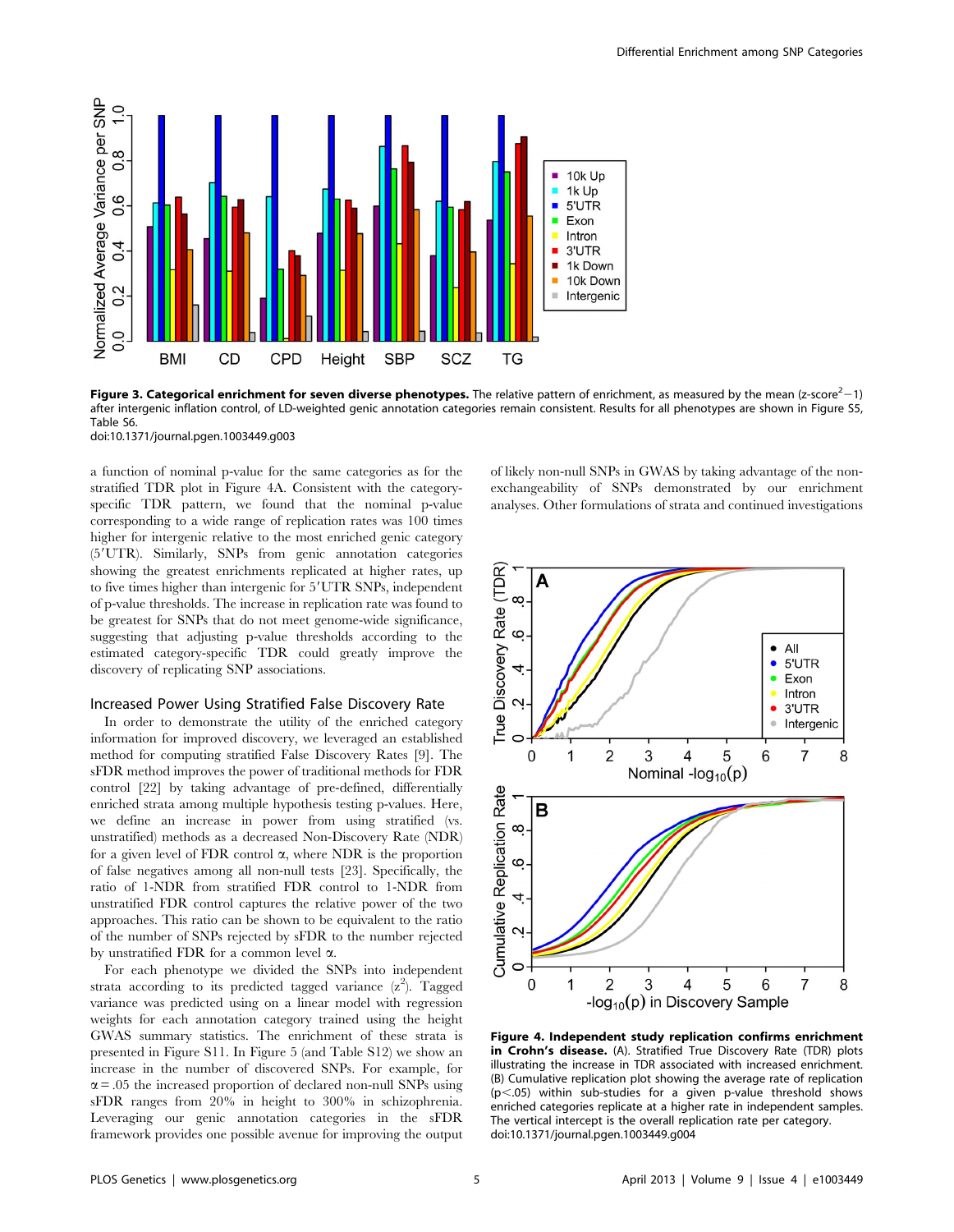

Figure 5. Enrichment improves discovery using established methods. Among three phenotypes, (A) Height, (B) Crohn's Disease, (C) and Schizophrenia, we demonstrate an increased discovery of SNPs at a given FDR when incorporating the enriched genic annotation information into an established stratified false discovery rate (sFDR; red) framework. SNPs declared significant by sFDR also replicate at a higher rate (Figure S12). doi:10.1371/journal.pgen.1003449.g005

into enrichment are likely to further improve the power of this approach.

## Discussion

Our results show a significant and consistent pattern of enrichment among genic elements, particularly the 5'UTR, exon and 3'UTR categories, for association with diverse complex traits and disorders. Intergenic SNPs were depleted more than tenfold. This has important analytical and conceptual implications. The results suggest that all tag SNPs should not be treated as exchangeable, but rather functional annotations of the underlying tagged SNPs can be leveraged in SNP discovery. Moreover, the results point to a common functional nature of the polygenetic architecture across diverse complex phenotypes.

GWAS have traditionally treated all SNPs as exchangeable, implicitly assigning all SNPs equal a priori probability of association. The current findings suggest that this assumption of exchangeability is not valid, and that the traditional statistical approaches to GWAS are highly suboptimal. Sun et al [13] have laid the groundwork for incorporating this non-exchangeability into Hypothesis Driven Genome-Wide Association Studies (HD-GWAS), and further applications and development of such methods is likely to prove fruitful. To illustrate the utility of these approaches we used our LD-weighted tag SNP annotations, combined with an established method for computing stratified False Discovery Rates, to demonstrate improved discovery of SNPs in GWAS under this testing framework. Annotation categories were chosen based on previous literature suggesting that SNPs in and near genes are likely to harbor many true polygenic effects. We provide a proof of principle, using intuitive categories, that a priori information about SNPs, irrespective of phenotype, can improve discovery of likely non-null SNPs. Given the wealth of information available for SNP variants, it is likely that other annotation schemes will potentially yield even greater enrichment and further increase the gains of our basic approach. We expect this approach will be of particular importance in polygenic complex phenotypes. Only a small fraction of the heritability is explained by currently discovered variants but converging evidence suggests much more remains buried in GWAS (i.e., traits with a large ''missing heritability'') [4] for these traits.

Moreover, the non-exchangeability of SNPs based on LDweighted genic categories has important implications for the generalizability of estimated SNP effect sizes. In particular, SNPs in highly enriched categories will have effect size estimates that replicate strongly in independent samples, whereas SNPs in impoverished categories will have effect sizes that replicate weakly in independent samples [17] (Figure S10). Identifying SNPs with generalizable effects is crucial to improving the predictive power of polygenic risk scores that combine SNP effects to predict variation in complex traits and diseases in new samples [24]. Properly assessing the generalization performance of SNP effect sizes will be of high importance for personalized medicine based on polygenic risk scores.

While knowing which SNP categories are enriched for true associations can guide gene discovery, knowing which SNPs are unlikely to have an effect is also important and can guide control of spurious inflation through improved genomic inflation correction [19,20]. We show how the genic enrichment pattern can be used for genomic inflation control in GWAS. By estimating genomic control from intergenic tag SNPs, we can minimize the contamination of inflation estimates from true polygenic associations. While emerging studies have suggested that polygenic effects are detectable in GWAS data [5,6], particularly in and around genes [6,16], and the presence of these effects is consistent with a skewed distribution of p-values [17,25] that resembles spurious inflation [19], differential confounds among our categories could persist. We provided a null GWAS (Table S11) and found no indications of spurious enrichment due to differential MAF and LD structure among our categories. Further, if our findings were due to spurious category-specific inflation, including differential population stratification, one would not expect a mirroring increase in replication across independent samples (Figure 4), except under the extreme condition where the population structure of the discovery sample was mirrored in the replication sample. In addition, the variable shape of the enrichment, deviating at different points along the expected line for different phenotypes, is inconsistent with spurious variance inflation. It is also of importance to note that the presence of spurious categoryspecific inflation would imply that any GWAS association within an enriched category (i.e., tagging an exonic or UTR SNP) should be considered less reliable. Our findings are consistent with the presence of true polygenic effects, however, we cannot entirely rule out contributions of potential confounding effects or alternate hypotheses. It is highly implausible, however, that they would explain away both the described enrichment and increased replication.

Conceptually, our results support findings that aspects of the genetic architecture are consistent across phenotypes [26], and previous suggestions from both model organisms [27] and humans [6,16] that polygenic contributions are greater from variants in and around genes. Our findings agree with emerging trends in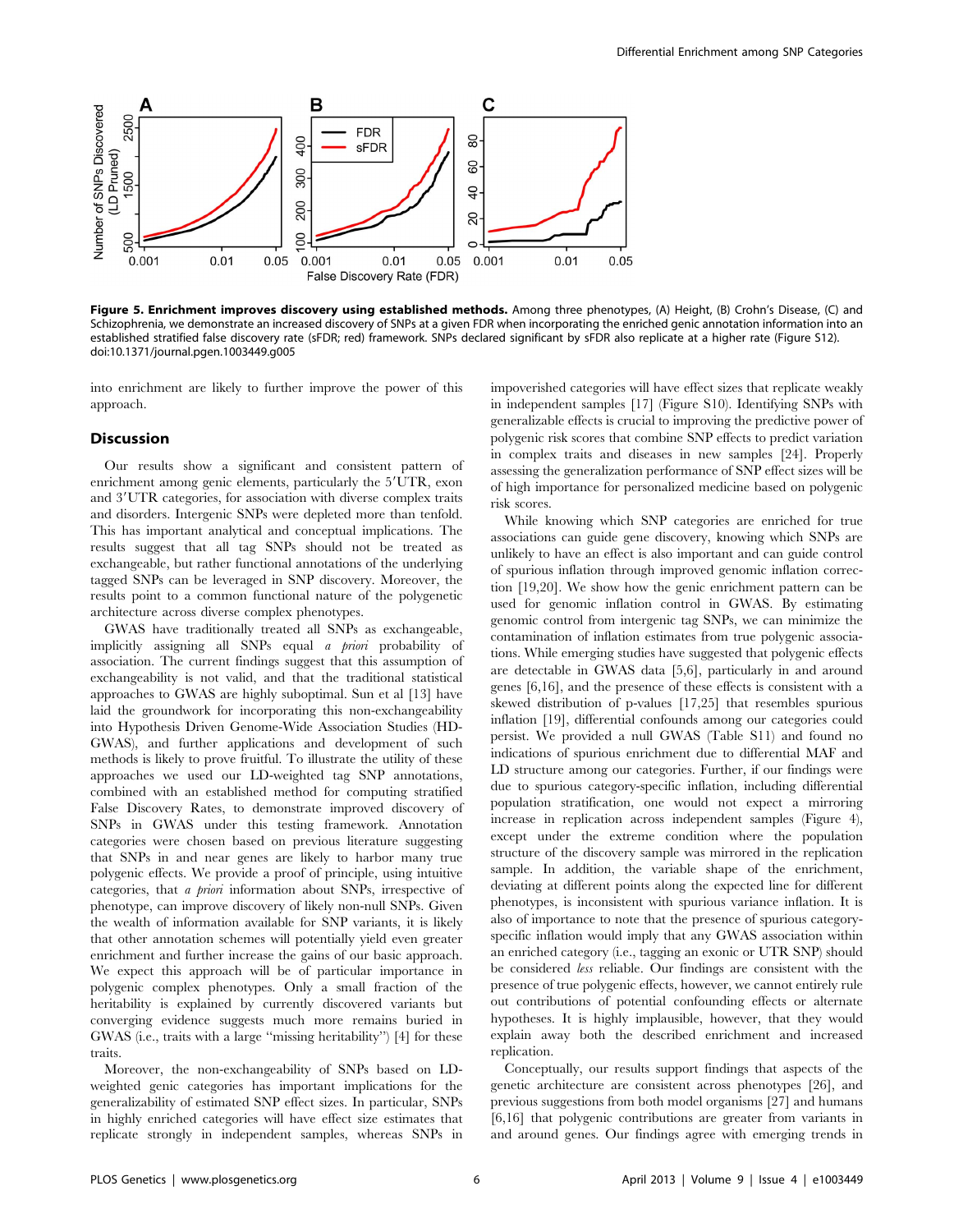model organisms [26] and post-hoc GWAS analyses [28–30] suggesting that quantitative traits are affected by a large but quantifiable number of polymorphisms, inconsistent with 'infinitesimal' models [31], but notably polygenic. We also show evidence that tagged variance is proportional to genotypic variance (Figures S6 and S7), which supports the notion that common variation explains an important part of the variability in common diseases and traits [32].

Our findings also suggest that regulatory genic elements may be particularly enriched for polygenic effects. This is in line with the most strongly associated SNPs from GWAS, which mainly tag regulatory genic elements [3]. The 5'UTR, specifically, is important for the regulation of gene expression [33] making it a compelling candidate for playing a causal role in complex trait variation [1]. Also, 5'UTRs are less conserved evolutionarily than coding regions [34], despite their noted functionality, pointing to a potential source for regulatory variation thought to drive evolutionary differences among primates [35] and other species. We also found a stronger enrichment of SNPs tagging exons compared to introns. However, because we are considering tag SNPs we can only speculate about the functional consequences of the underlying causal variants.

Exome sequencing studies have identified causal variants for Mendelian disorders by leveraging hypotheses about the genetic architecture of these traits and thus focusing on protein changing variants [36]. While methods are continually improving for predicting the functional consequences of coding changes, predicting regulatory function has remained a challenge. Future target capture methods, deep sequencing efforts and custom SNP array designs, as well as functional prediction efforts in complex traits may improve power and utility by adding focus to regulatory elements, in particular 5'UTRs. As other potential annotation categories, such as transcription factor binding sites, methylation targets, conservation/ selection, and gene expression patterns, become better characterized the current analyses could be extended to include these.

#### Materials and Methods

#### Genome-Wide Association Study (GWAS) Data

Fourteen phenotypes, body mass index (BMI) [37], height, waist to hip ratio [38] (WHR), Crohn's disease [39] (CD), ulcerative colitis [40] (UC), schizophrenia [41] (SCZ), bipolar disorder [42] (BD), smoking behavior as measured by cigarettes per day [43] (CPD), systolic and diastolic blood pressure [44] (SBP, DBP), and plasma lipids [45] (triglycerides, TG, total cholesterol, TC, high density lipoprotein, HDL, low density lipoprotein, LDL), were considered. Genome-wide association study (GWAS) results were obtained as summary statistics (p-values or z-scores) from public access websites (BMI, Height, WHR, TC, TG, HDL, LDL), published supplementary material (SBP, DBP), or through collaborations with investigators (CD, UC, SCZ, BD). For CD, pre-meta-analysis, substudy specific p-values and effect sizes (z-scores) were obtained from the study principal investigators. In total these studies considered more than 1.3 million phenotypic observations, but considerable sample overlap makes the number of unique individuals much less. For details, see Text S1 and Table S1.

## GWAS Summary Statistics Processing

The summary statistics from the respective GWAS metaanalyses, derived according to best practices, were used as-is. No further processing was performed, with the exception of intergenic inflation control (described below). Results from SNPs with reference SNP (rs) numbers that did not map to our 1000 genomes project (1KGP) reference panel were excluded.

## Positional Annotation Categories

Bi-allelic SNP genotypes from the European reference sample provided by the November 2010 release of Phase 1 of the 1KGP were obtained in pre-processed form from http://www.sph.umich. edu/csg/abecasis/MACH/download/. Using Plink version 1.07 [46,47] 1KGP SNPs with a minor allele frequency less than 1%, missing in more than 5% of individuals and/or violating Hardy-Weinberg equilibrium  $(p<1\times10^{-6})$  were excluded from the reference panel. Individuals missing more than 10% of genotypes were excluded.

Each remaining 1KGP SNP was assigned a single, mutually exclusive genic annotation category based on its genomic position (hg19). Genic annotation categories were: 1) 10,000 to 1,001 base pairs upstream  $(10 \text{ k Up})$ ; 2) 1,000 to 1 base pair upstream (1 k Up); 3)  $5'$  untranslated region ( $5'UTR$ ); 4) exon; 5) intron; 6) 3' untranslated region  $(3'UTR)$ ; 7) 1 to 1,000 base pairs downstream (1 k Down); 8) 1,001 to 10,000 base pairs downstream (10 k Down), all with reference to protein coding genes only. Annotations were assigned based on the first gene transcript listed in the UCSC known genes database [48]. In total 9,078,405 1KGP SNPs were assigned positional categories. All positional categories were scored 0 or 1. For further details see Text S1.

## Linkage Disequilibrium (LD)-Weighted Scoring

For each GWAS tag SNP a pairwise correlation coefficient approximation to  $LD(r^2)$  was calculated for all 1KGP SNPs within 1,000,000 base pairs (1 Mb) of the tag SNP using Plink version 1.07 [46,47]. LD scores were thresholded providing continuous valued estimates from 0.2 to 1.0;  $r^2$  values <0.2 were set to 0 and each SNP was assigned an  $r^2$  value of 1.0 with itself. LD-weighted annotation scores were computed as the sum of  $r^2$ LD between the tag SNP and all 1KGP SNPs positioned in a particular category. Each tag SNP was assigned to every LDweighted annotation category for which its annotation score was greater than or equal to 1.0. The resulting LD-weighted annotation categories were not mutually exclusive such that each GWAS tag SNP could be annotated with multiple categories. Summary statistics describing the distribution of scores in each category for the 2,558,411 SNPs, representing the union of all GWAS considered, are provided in Tables S2 and S3. Figure S1 provides a schematic of our scoring algorithm. All analyses were repeated using a second set of LD thresholding parameters and found to be robust (Text S1 and Figures S13, S14, S15, S16).

#### Intergenic SNPs

Intergenic SNPs were determined after LD-weighted scoring and defined as having LD-weighted annotations scores for each of the eight categories equal to zero. In addition they were defined to not be in LD with any SNPs in the 1KGP reference panel located within 100,000 base pairs of a protein coding gene, within a noncoding RNA, within a transcription factor binding site nor within a microRNA binding site. SNPs labeled intergenic were defined to be a specific collection of non-genic SNPs chosen to not represent any functional elements within the genome (including through LD). Because of how they are defined these SNPs are hypothesized to represent a collection of null associations. Other non-genic categories (1 k up, 10 k up, 1 k down and 10 k down) were included in our analyses to ensure SNPs not too far away from genes, but not within protein coding genes, were represented by non-genic categories and enrichment due to these SNPs was not solely attributed to LD with genic categories.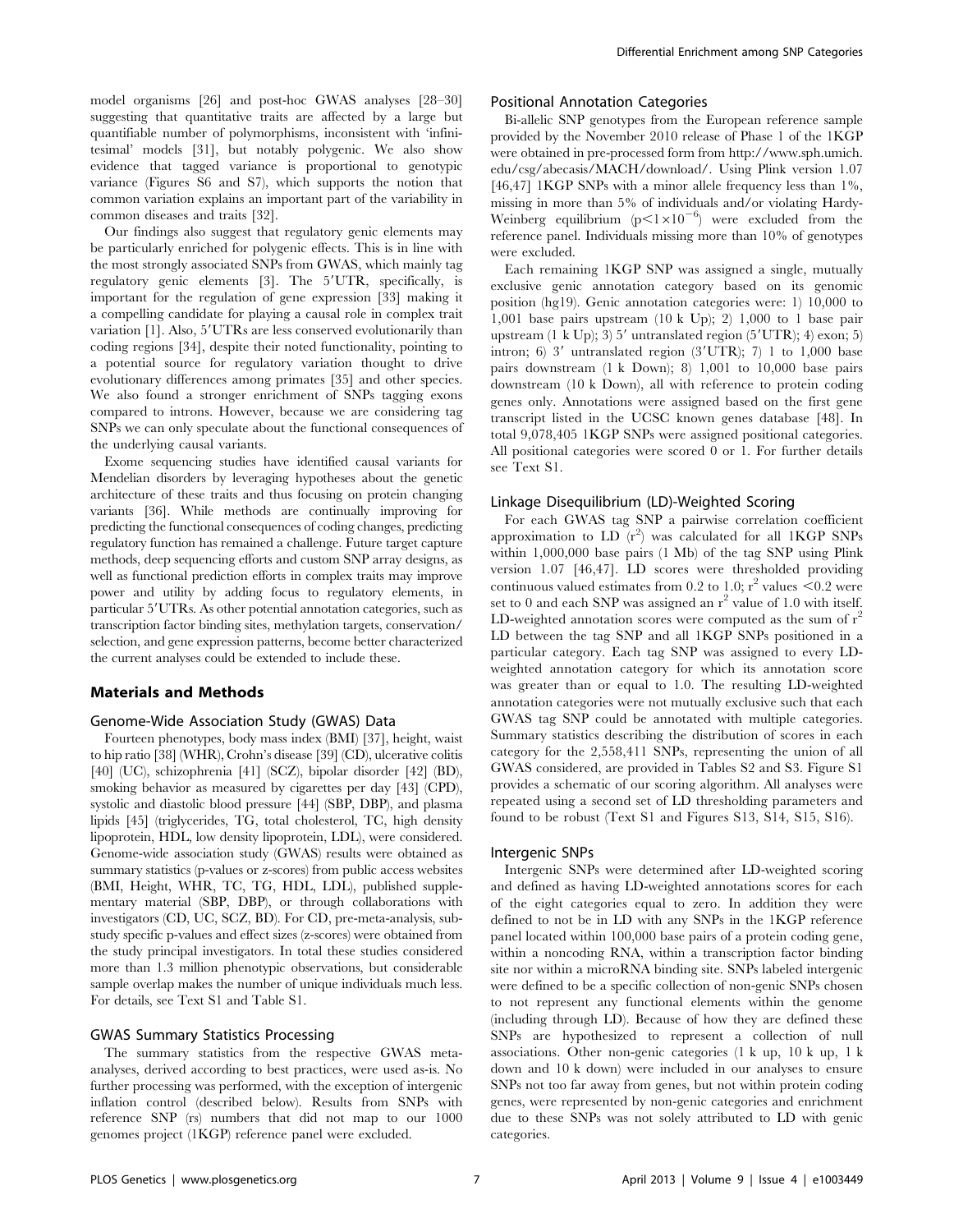## Stratified Q-Q Plots and Enrichment

Q-Q plots compare two probability distributions. For each phenotype, for all SNPs and for each categorical subset,  $-\log_{10}$ nominal p-values were plotted against  $-\log_{10}$  empirical p-values. Leftward deflections of the observed distribution from the projected null line reflect increased tail probabilities in the distribution of test statistics (z-scores) and consequently an overabundance of low p-values compared to that expected by chance. We qualitatively refer to this deflection as ''enrichment'' (Figure 1 and Figure 2, Figure S3).

We estimated the significance of the annotation enrichment using two sample Kolmogorov-Smirnov (KS) Tests to compare the distribution of test statistics in each genic annotation category to the distribution of the intergenic category, for each phenotype. SNPs were pruned randomly to approximate independence  $(r<sup>2</sup><0.2)$  ten times and Table S5 reports the p-value corresponding to the median KS statistics from the ten comparisons.

## Intergenic Inflation Control

The empirical null distribution in GWAS is affected by global variance inflation due to factors including population stratification and cryptic relatedness [20] and deflation due to over-correction of test statistics for polygenic traits by standard genomic control methods [19]. We applied a control method leveraging only intergenic SNPs that are likely depleted for true associations. All pvalues were converted into z-scores and, for each phenotype, the genomic inflation factor [20],  $\lambda$ <sub>GC</sub>, was estimated for intergenic SNPs. All test statistics were divided by  $\lambda$  GC.

The inflation factor  $\lambda_{\text{GC}}$  was computed as the median z-score squared divided by the expected median of a chi-square distribution with one degree of freedom or all phenotypes except CPD, where the .95 quantile was used in place of the median. For correction statistics see Table S4.

## Quantification of Categorical Enrichment

For each phenotype, enrichment was measured as the mean(z $score<sup>2</sup> - 1$ ) for each category and normalized by the largest value per phenotype. The mean( $z$ -score $^2-1$ ) is a conservative estimate of the variance attributable to non-null SNPs, given a standard normal null distribution and a non-null distribution symmetric around zero (see Text S1).

### Q-Q Plots and False Discovery Rate (FDR)

Enrichment seen in the conditional Q-Q plots can be directly interpreted in terms of the FDR. Specifically, for a given p-value cutoff, the Bayes FDR [17] is defined as

$$
FDR(p) = \pi_0 F_0(p) / F(p), \qquad (1)
$$

where  $\pi_0$  is the proportion of null SNPs,  $F_0$  is the null cdf, and F is the cdf of all SNPs, both null and non-null. Under the null hypothesis,  $F_0$  is the cdf of the uniform distribution on the unit interval  $[0,1]$ , so that Eq.  $[1]$  reduces to

$$
FDR(p) = \pi_0 p / F(p). \tag{2}
$$

The cdf F can be estimated by the empirical cdf  $q = N_p/N/cdf F_p$ is the number of SNPs with p-values less than or equal to p, and N is the total number of SNPs. Replacing F by q and replacing  $\pi_0$ with unity in Eq. [2], we get

This is upwardly biased, and hence p/q is conservative estimate of the FDR, and  $1-p/q$  is a conservative estimate of the Bayes TDR [17]. If  $\pi_0$  is close to one, as is likely true for most GWAS, the increase in bias from setting  $\pi_0$  to one in Eq. [3] is minimal. Referring to the formulation of the Q-Q plots, we see that FDR(p) is equivalent to the nominal p-value under the null hypothesis divided by the empirical quantile of the p-values. Given the  $-\log_{10}$ transformation applied to the Q-Q plots, we can easily read off

$$
-\log_{10}(\text{FDR}(p)) \approx \log_{10}(q) - \log_{10}(p) \tag{4}
$$

demonstrating that the (conservatively) estimated FDR is directly related to the horizontal shift of the curves in the stratified Q-Q plots from the expected line  $x = y$ , with a larger shift corresponding to a smaller FDR. For the TDR plots in Figure 2, we estimated the TDR for each genic category according to Eq. [4].

Eq. [3] is the Empirical Bayes point estimate of the Bayes FDR given in Efron (2010). Using Eq. [3] to control FDR (i.e., the expected proportion of falsely rejected null hypotheses) [22] is closely related to the ''fixed rejection region'' approach of Storey [49,50]. Specifically, Storey [49] showed, for a given FDR  $\alpha$ , rejecting all null hypotheses such that  $p/q \leq \alpha$  is equivalent to the Benjamini-Hochberg procedure and provides asymptotic control of the FDR to  $\alpha$  if the true null p-values are independent and uniformly distributed. Storey [49] also noted that asymptotic control is preserved under positive blockwise dependence, whereas Schwartzman and Lin [51] showed that Eq. [3] is a consistent estimator of FDR for asymptotically sparse dependence (i.e. the proportion of correlated pairs of p-values goes to zero as the number of hypothesis tests becomes large). Sparse dependence is a good description of the dependence present in GWAS data; for example, based on a threshold of  $r^2 > 0.05$  within 1,000,000 basepairs, we estimate the ratio of correlated pairs  $(r^2 > .05)$  to total pairs of p-values at 0.000128.

#### Replication Rate

For each of eight sub-studies contributing to the final metaanalysis in the CD report we independently adjusted z-scores using intergenic inflation control. For each of 70 (8 choose 4) possible combinations of four-study discovery and four-study replication sets, we calculated the four-study combined discovery z-score and four-study combined replication z-score for each SNP as the average z-score across the four studies, multiplied by two (the square root of the number of studies). For discovery samples the zscores were converted to two-tailed p-values, while replication samples were converted to one-tailed p-values preserving the direction of effect in the discovery sample. For each of the 70 discovery-replication pairs cumulative rates of replication were calculated over 1000 equally-spaced bins spanning the range of negative log10(p-values) observed in the discovery samples. The cumulative replication rate for any bin was calculated as the proportion of SNPs with a  $-\log_{10}$ (discovery p-value) greater than the lower bound of the bin with a replication p-value $< .05$ . Cumulative replication rates were calculated independently for each of the eight genic annotation categories as well as intergenic SNPs and all SNPs. For each category, the cumulative replication rate for each bin was averaged across the 70 discovery-replication pairs and the results are reported in Figure 4. The vertical intercept is the overall replication rate.

#### Stratified False Discovery Rates

A multiple linear regression was used to predict the tagged variance  $(z^2)$  for each SNP in the height GWAS from the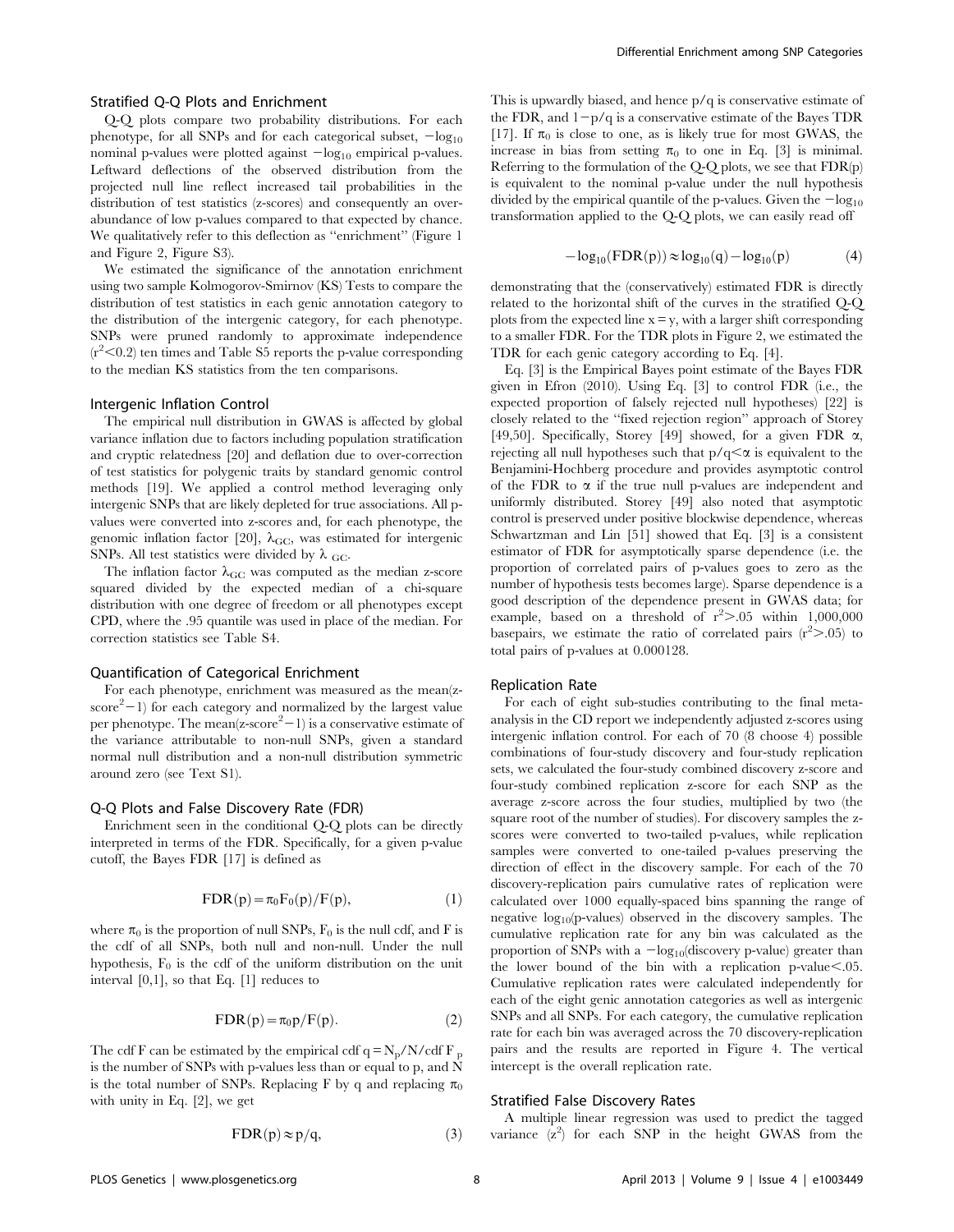unthresholded LD-weighted annotation scores. Using the category weights determined from this 'training' regression on the height GWAS, the tagged variance for each SNP was predicted from its annotation vector for each other phenotype. For each phenotype, SNPs were grouped into strata according to the rank of this predicted tagged variance. Enrichment for each stratum was demonstrated using Q-Q plots as described above (Figure S11). We note that for Figure 5A the height data serves as both our 'test' (for creating strata) and 'training' (for detecting enrichment) data, but for each other GWAS the training and test data is independent. Sun et al [9] described a stratified False Discovery Rate (sFDR) procedure which can result in improved statistical power over traditional FDR methods [22] when a collection of statistical tests can be grouped into disjoint strata with different levels of enrichment. In order to demonstrate the utility of using genic annotation categories in combination with sFDR for increasing power, we computed the number of SNPs deemed significant at a given FDR threshold using both traditional [22] and stratified FDR, where the strata were determined by the predicted tagged variance for each SNP based on regression weights determined from the height GWAS summary statistics (Figure 5). The increase in rejections for a common threshold  $\alpha$ when using sFDR is equivalent to increased power demonstrated by a ratio of one minus Non-Discovery Rates (1-NDRs) for sFDR to FDR greater than 1 [23].

We also computed the average proportion of SNPs above a given rank (i.e. top 1000) that replicated based on unadjusted and strata adjusted ranks (determined from the sFDR procedure) across the 70 permutations of four study discovery and four study replication samples possible in the eight study CD meta-analysis GWAS (Figure S12). These results demonstrate that for a given threshold, SNPs ranked via genic category-informed sFDR replicate in higher numbers than SNPs ranked via traditional FDR.

# Supporting Information

Figure S1 Annotation Category Scoring Schematic. For each GWAS tag SNP in the 1KGP we estimated  $r^2$  LD with all SNPs within 1 megabase. LD scores were thresholded at  $r^2 > 0.2$ . For each SNP the sum of LD with each genic annotation category was recorded. SNPs were assigned to categories by thresholding continuous scores with an inclusive lower bound of 1.0. Positional (non LD-weighted) scores were recorded as the annotation for the GWAS tag SNP's location only.

(TIF)

Figure S2 Correlations among annotation categories and scores. (A) Heat map displaying the Spearman's correlation coefficients among continuous valued LD-weighted annotation scores. (B) Heat map displaying the Spearman's correlation coefficients among thresholded and binarized annotation categories presented in Q-Q plots. Correlations are reported using the annotations for the union of SNPs across all GWAS (2,558,411 SNPs). (TIF)

Figure S3 Enrichment in Height without LD weighted annotation. Q-Q plot showing enrichment of genic annotation categories using positional scores (non LD-weighted). Enrichment patterns are present, but less apparent than using LD-weighted annotation scores (Figure 1). No inflation correction was performed by our group. (TIF)

Figure S4 Height before and after Intergenic Inflation Control. (A) Q-Q plot of height without correction for genomic inflation. (B)

Q-Q plot of height after correction for genomic inflation using the 'intergenic inflation control'. Note the overcorrection (grey line below null-hypothesis line, marked by red arrows) in the uncorrected Q-Q plot in Panel A is resolved in Panel B. Although slight, because of the log scaling of these plots, this slight deflation (left of 1.5 on the x-axis of Panel A) occurs over a much greater proportion of the distribution and thus has a stronger effect on the mean and median of the distribution than the more visually apparent inflation in the extreme tails (right of 2 on the x-axis of Panel A). For lambda values, see Table S4. Only nominal p-values below the standard genome-wide significance threshold  $(p<5\times10^{-8})$  are shown.

(TIF)

Figure S5 Categorical enrichment for all phenotypes. The  $mean(z-score<sup>2</sup>-1)$  for each category of SNPs per phenotype reveals consistent enrichment across fourteen phenotypes. BD, Bipolar Disorder; BMI, Body Mass Index; CD, Crohn's disease; CPD, Cigarettes per Day; DBP, Diastolic blood pressure; HDL, High density lipoprotein; LDL, Low density lipoprotein; SBP, systolic blood pressure; SCZ, Schizophrenia; TC, total Cholesterol; TG, triglycerides; UC, Ulcerative Colitis; WHR, Waist-hipratio.

(TIF)

**Figure S6** Mean  $Z^2$  per decile of genetic variance by category. The figure shows the relationship between genetic variance defined as a function of minor allele frequnecy (MAF) by MAF×(1-MAF) and effect size (mean z-score<sup>2</sup>) per genic annotation category for height. The mean is taken at each decile of genetic variance. The red lines are fits from generalized additive models to the mean mean observed squared z-scores. Note the clear increase in effect size with increasing MAF, which shows similar effect of MAF across categories. The exception is for the intergenic category which shows little multiplicative effect further suggesting it harbors a majority of true null SNPs. (TIF)

Figure S7 Enrichment by MAF category for height and schizophrenia. The effect of minor allele frequency (MAF) is not consistent across phenotypes. (A) For height more common SNPs show a continually larger enrichment than less common SNPs. (B) For Schizophrenia common SNPs show more enrichment at moderate to small z-scores, but for larger z-scores less common SNPs are more enriched.

#### (TIF)

Figure S8 locfdr plot for all SNPs in Crohn's disease. Mixture model fits for all SNPs for Crohn's disease. Black: empirical z-score distribution, Purple: estimated non-null distribution, Green line: smooth estimate of mixture distribution (full distribution), Blue line: smooth estimate of the null distribution. Diamonds: local false discovery rate (LFDR) of 0.2. The estimated proportion of nonnull SNPs varies by category, as does the variance in the estimated non-null effect size.

(TIF)

Figure S9 locfdr plots for genic annotation categories in Crohn's disease. Mixture model fits for each annotation category for Crohn's disease. Black: empirical z-score distribution, Purple: estimated non-null distribution, Green line: smooth estimate of mixture distribution (full distribution), Blue line: smooth estimate of the null distribution. Diamonds: local false discovery rate (LFDR) of 0.2. The estimated proportion of non-null SNPs varies by category, as does the variance in the estimated non-null effect size.

(TIF)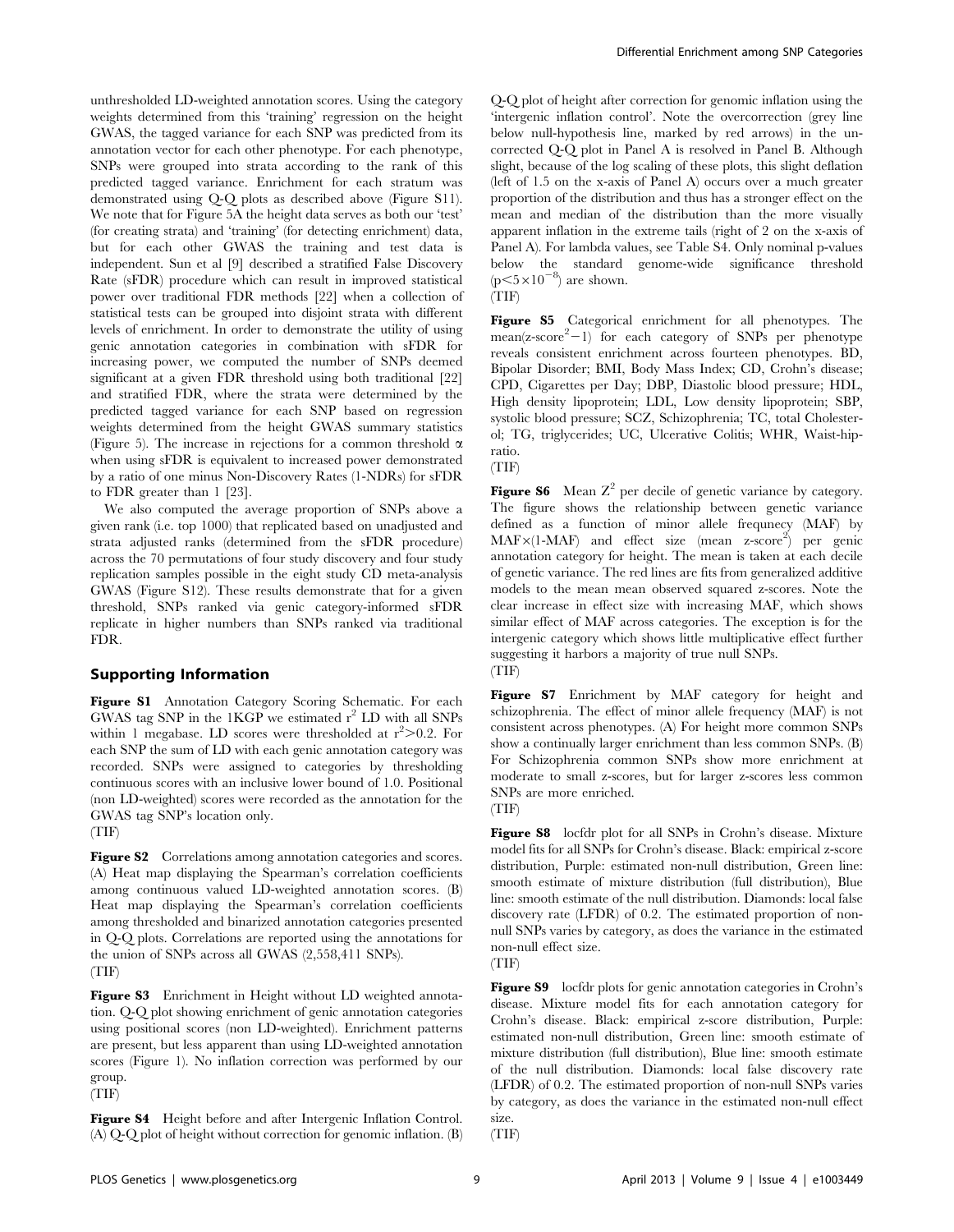Figure S10 Z-score–z-score plots confirm mixture model predictions. (A) Expected a posteriori estimates of effect size for a given observed z-score. (B) Z-score-z-score plot demonstrates the empirical replication z-scores closely match the expected a posteriori effect sizes and are strongly dependent upon genic annotation category.

(TIF)

Figure S11 Regression based strata enrichment. Q-Q plot enrichment for the regression based strata for (A) Height, (B) Crohn's Disease (CD), and (C) Schizophrenia (SCZ). SNPs predicted to have a higher tagged variance  $(z^2)$  show greater levels of enrichment. Enrichment is consistent across these three phenotypes, despite being determined from a regression model only using the summary statistics from the height GWAS. (TIF)

Figure S12 Replication Rates of sFDR versus FDR. For a given SNP rank threshold (i.e., top 500 SNPs), those ranked by the genic annotation category-informed stratified FDR show a greater absolute number of replications, and thus a greater rate of replication, when compared to the annotation un-informed standard FDR. When incorporated into an FDR framework, the enriched genic annotation categories lead to an increased rate of true discovery among SNPs at a given cut off.

## (TIF)

Figure S13 Stratified QQ-plots with different scoring parameters. The original stratified QQ-plots for height (A), Schizophrenia (B), and Cigarettes per day (C) using LD-weighted annotation categories created from an LD matrix describing the pairwise correlation between each GWAS SNP and all 1000 genomes SNPs (described above) including  $r^2$  values greater than 0.2 and within 1 megabase of the target GWAS SNP show a qualitatively similar pattern of enrichment when the scoring parameters are changed to include all pairwise  $r^2$  values greater than 0.05 and within 2 megabases (Height, D; Schizophrenia, E; Cigarettes per day, F). (TIF)

**Figure S14** Mean( $z$ -score<sup>2</sup> $-1$ ) plot with alternate scoring parameters. The patterns among the mean(z-score $<sup>2</sup>-1$ ) for each</sup> category of SNPs per phenotype is robust to LD-weighted annotation scoring parameters as the patterns match those shown in Figure S6. Here we show results when pairwise LD is thresholded at  $r^2$  > 0.05 and within 2 megabases (original scoring: r 2 .0.2 and within 1 megabase). BD, Bipolar Disorder; BMI, Body Mass Index; CD, Crohn's disease; CPD, Cigarettes per Day; DBP, Diastolic blood pressure; HDL, High density lipoprotein; LDL, Low density lipoprotein; SBP, systolic blood pressure; SCZ, Schizophrenia; TC, total Cholesterol; TG, triglycerides; UC, Ulcerative Colitis; WHR, Waist-hip-ratio. (TIF)

Figure S15 Replication rate among categories with alternate scoring parameters. A regenerated cumulative replication plot (Figure 4B) showing the average rate of replication  $(p<.05)$  within independent sub-studies for a given p-value. The enrichment produced by the alternate LD weighted annotation scoring parameters (including  $r^2$ >0.05 and all SNPs within 2 megabases) results in a similar pattern of increased replication as with the original parameters (including  $r^2 > 0.2$  and all SNPs within 1 megabases), with the exception of the intergenic category, which shows a noticeable decrease in the replication rate. (TIF)

Figure S16 Relationship between total categorical total LD and z-score<sup>2</sup>. The mean  $(z^2)$  of each category, using the height GWAS,

as we change the threshold for inclusion for both the original (A; including  $r^2 > 0.2$  and within 1 megabases), and alternate (B; r<sup>2</sup>>0.05 and within 2 megabases) parameters for LD weighted scoring. The  $mean(z^2)$  increases approximately monotonically each category, but with noticeably different slopes. The 5'UTR category in figure A becomes unstable at high thresholds because there are very few SNPs remaining. Changing to a more inclusive LD weighted scoring increases the number of SNPs with high scores and improves the relationship. This suggests that even greater enrichment could be achieved by tuning the categorical inclusion threshold upwards.

(TIF)

Figure S17 Parametric mixture model fits to Q-Q plots. Q-Q Plot for Height (A) and Crohn's Disease (B). Solid black lines are actual data. Dotted black lines are Q-Q curves under the global null hypothesis. Solid red lines are fitted Q-Q curves from Weibull mixture model for transformed p-values. Note, upper limit in Q-Q plot y-axes is 7.3, corresponding to GWAS-significance threshold of  $p = 5 \times 10^{-8}$ . (TIF)

Figure S18 Effect of non-null proportion on Q-Q plots. Predicted Q-Q Plot for Crohn's Disease (CD; solid black line) from parametric Weibull mixture model fit (model given by Equation [S9]). The blue line is the predicted Q-Q curve of the CD data if the non-null proportion  $\pi_1$  were 0.001 instead of the value 0.026 estimated from the CD data. The red line is the predicted Q-Q curve if the non-null proportion  $\pi_1$  were 0.10. (TIF)

Figure S19 Effect of sample size on Q-Q plots. Predicted Q-Q Plot for Crohn's Disease (CD; solid black line) from parametric Weibull mixture model fit (model given by Equation [S9]). The blue line is the predicted Q-Q curve of the CD data if the sample size were half as large as the true sample size  $(n = 51,109)$ . The red line is the predicted Q-Q curve of the CD data if the sample size were five times as large as the true sample size. (TIF)

Table S1 Descriptive statistics for each GWAS study. All traits are highly heritable and summary statistics are from well-powered studies. All Studies were imputed with using the HapMap phase II as a reference, with the exception of CD, UC and SCZ that used HapMap phase III as a reference. These statistics describe the results of the study in the form they were obtained by our group. (XLSX)

Table S2 LD-weighted score distribution for the union of SNPs across all studies. The average score for different categories varies widely and reflects the relative abundance of the different elements within the genome. \*Note intergenic scores are binary, with a score of 1 denoting an intergenic SNP. (XLSX)

Table S3 The number of SNPs per annotation category. The table shows the number of tag SNPs in each annotation category from each GWAS without LD based annotation (using only positional information (No LD) and after LD based annotation (LD). Note the increased number of SNPs in all annotation categories, especially in annotation categories such as 3'UTR and 5'UTR when using LD-weighted categories. BD, Bipolar Disorder; BMI, Body Mass Index; CD, Crohn's disease; CPD, Cigarettes per Day; DBP, Diastolic blood pressure; HDL, High density lipoprotein; LDL, Low density lipoprotein; SBP, systolic blood pressure; SCZ, Schizophrenia; TC, total Cholesterol; TG, triglycerides; UC, Ulcerative Colitis; WHR, Waist-hip-ratio. (XLSX)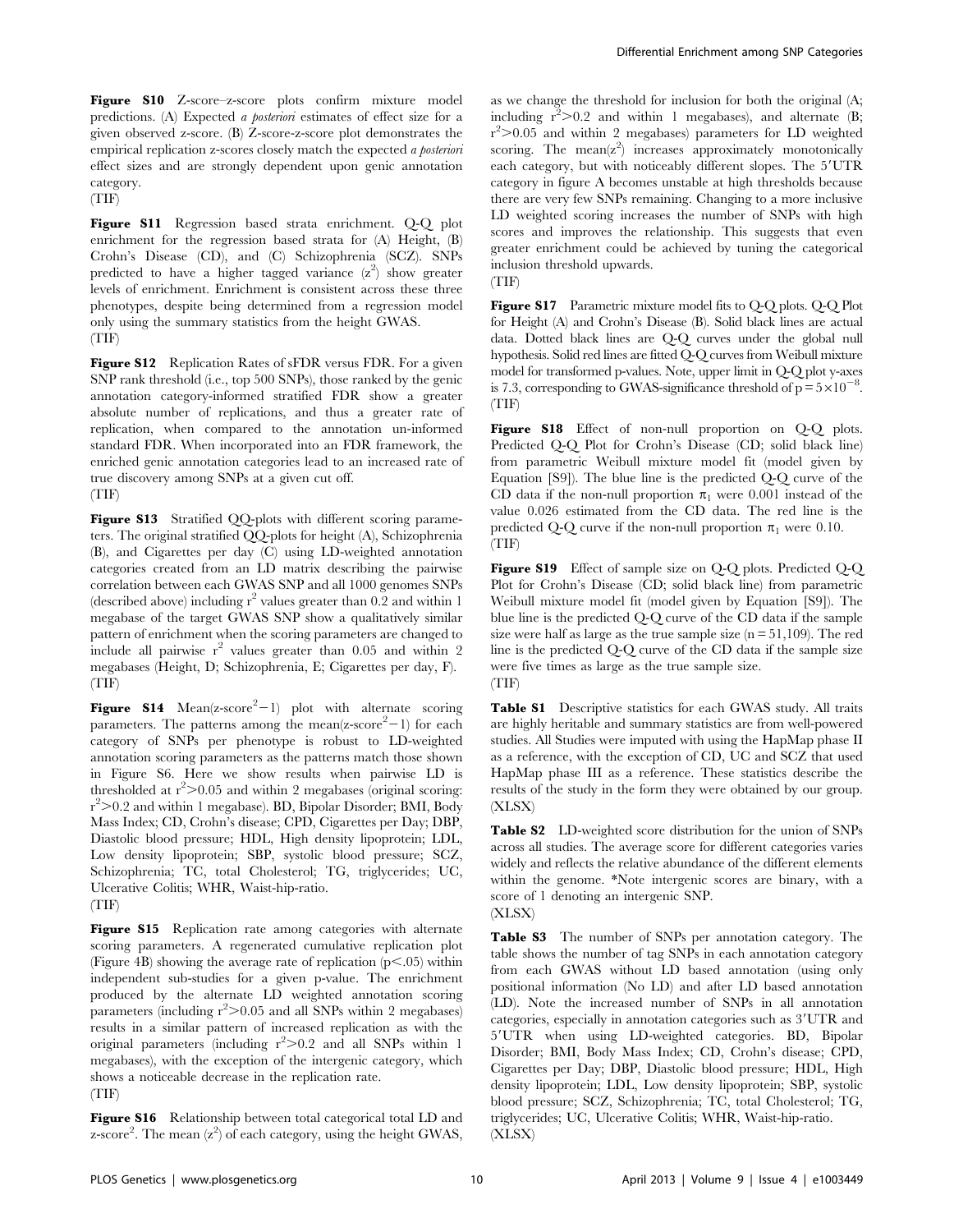Table S4 Estimated genomic inflation factors before and after intergenic inflation control (IIC). We present the estimates from either all SNPs or intergenic SNPs. The  $\lambda_{\rm GC}$  values calculated before IIC were calculated from the summary statistics as they were made available to us, either by collaborators or public data repositories. Many of these studies already had performed a standard genomic control procedure, adjusting the test statistics down, to correct for inflation. For these studies our procedure may correct statistics upwards, increasing the computed  $\lambda_{GC}$  values. We leveraged the intergenic SNPs to estimate inflation because their relative depletion of associations suggests they provide a robust estimate of true null SNPs that is less contaminated by polygenic effects. Using annotation categories in this fashion is important given concerns posed by recent GWAS [8] about the over-correction of test statistics using standard genomic control [15]. Values greater than 1 indicate inflation and values less than 1 indicate an over correction, relative to the theoretical empirical null distribution.  $\lambda_{\rm GC}$  was calculated as the ratio of the median zscore<sup>2</sup> to the expected median of a Chi-square distribution with 1 degree of freedom, for all SNPs and intergenic SNPs independently. IIC, Intergenic Inflation Control; BD, Bipolar Disorder; BMI, Body Mass Index; CD, Crohn's disease; CPD, Cigarettes per Day; DBP, Diastolic blood pressure; HDL, High density lipoprotein; LDL, Low density lipoprotein; SBP, systolic blood pressure; SCZ, Schizophrenia; TC, total Cholesterol; TG, triglycerides; UC, Ulcerative Colitis; WHR, Waist-hip-ratio. (XLSX)

Table S5 Significance of QQ-plot enrichment. The p-values of the enrichment of the Q-Q plots for all phenotypes compare intergenic annotation category with each other annotation category. Each p-value corresponds to the median Kolmogorov-Smirnov (KS) statistic from 10 iterations of each comparison for 10 different random prunings of SNPs to approximate independence  $(r<sup>2</sup><0.2)$ . We note that the KS test used is known to be overly conservative when distributions differ only in the extreme tails. The results from all categories for CPD, although consistent in direction with each other phenotype, do not reach significance likely because the differences are most strongly confined to the extreme tails. BD, Bipolar Disorder; BMI, Body Mass Index; CD, Crohn's disease; CPD, Cigarettes per Day; DBP, Diastolic blood pressure; HDL, High density lipoprotein; LDL, Low density lipoprotein; SBP, systolic blood pressure; SCZ, Schizophrenia; TC, total Cholesterol; TG, triglycerides; UC, Ulcerative Colitis; WHR, Waist-hip-ratio.

(XLSX)

Table S6 Enrichment Scores. Here we present in a table the enrichment values used to create Figure 2 and Figure S6, the normalize mean(z-score<sup>2</sup>-1). All values are expressed in relative proportions of the highest category for each phenotype. BD, Bipolar Disorder; BMI, Body Mass Index; CD, Crohn's disease; CPD, Cigarettes per Day; DBP, Diastolic blood pressure; HDL, High density lipoprotein; LDL, Low density lipoprotein; SBP, systolic blood pressure; SCZ, Schizophrenia; TC, total Cholesterol; TG, triglycerides; UC, Ulcerative Colitis; WHR, Waist-hipratio.

(XLSX)

Table S7 Per category average per SNP total tagged LD. The average total LD score for GWAS tag SNPs per LD-weighted genic annotation category for each phenotype is shown. Total LD is measured as the sum of pairwise LD scores  $(r^2>2)$  relating each GWAS tag SNP to all 1KGP SNPs within 1,000,000 base pairs. Note the consistent pattern across phenotypes, with large variation between annotaion categories, with highest LD score in 5'UTR.

BD, Bipolar Disorder; BMI, Body Mass Index; CD, Crohn's disease; CPD, Cigarettes per Day; DBP, Diastolic blood pressure; HDL, High density lipoprotein; LDL, Low density lipoprotein; SBP, systolic blood pressure; SCZ, Schizophrenia; TC, total Cholesterol; TG, triglycerides; UC, Ulcerative Colitis; WHR, Waist-hip-ratio.

(XLSX)

Table S8 Per category average per SNP number of tagged SNPs. The average total number of SNP tagged  $(r^2 > 0.2)$  by a tag SNP per genic annotation category for each phenotype is shown. Note the consistent pattern across phenotypes, with variation between categories, and highest number in 5'UTR. The distribution of block sizes does match the ordering of enrichment by category. BD, Bipolar Disorder; BMI, Body Mass Index; CD, Crohn's disease; CPD, Cigarettes per Day; DBP, Diastolic blood pressure; HDL, High density lipoprotein; LDL, Low density lipoprotein; SBP, systolic blood pressure; SCZ, Schizophrenia; TC, total Cholesterol; TG, triglycerides; UC, Ulcerative Colitis; WHR, Waist-hip-ratio.

(XLSX)

Table S9 Per category average MAF. The average minor allele frequency of GWAS tag SNPs in each genic annotation category for every phenotype is not consistent with this effect driving our enrichment patterns. Note the similarities across phenotypes and annotation categories. BD, Bipolar Disorder; BMI, Body Mass Index; CD, Crohn's disease; CPD, Cigarettes per Day; DBP, Diastolic blood pressure; HDL, High density lipoprotein; LDL, Low density lipoprotein; SBP, systolic blood pressure; SCZ, Schizophrenia; TC, total Cholesterol; TG, triglycerides; UC, Ulcerative Colitis; WHR, Waist-hip-ratio.

(XLSX)

Table S10 Multiple regression analysis predicting  $log(Z^2)$  in height. A multiple regression analysis reveals a minimal, but significant, effect of total LD on the log  $z^2$  for height. This represents a minimal, but significant, effect of overall LD block size on enrichment. Categorical effects remain independently strong in this analysis with an effect size order that mirrors enrichment.

(DOCX)

Table S11 Null GWAS Simulations. We present simulations of categorical enrichment based on multiple independent null GWAS simulations using subjects with European ancestry from the 1000 Genomes Project. Random phenotypes were generated unrelated to genotypes for each subject, association z-scores were computed for each tag SNP, and  $mean(z^2)$  was computed for each annotation category, using the same procedure as applied to the actual GWAS data. The means and standard deviations were computed from 20 independent simulation runs. The results demonstrate that the observed differential enrichment of annotation categories cannot be explained by category-specific spurious sources of genomic inflation due to differential LD or MAF. (DOCX)

Table S12 FDR versus sFDR Discovery. Leveraging the enriched genic annotation categories to create strata among the SNPs we show that the stratified false discovery rate (sFDR) method improves the discovery of SNPs for a given FDR threshold, across all phenotypes. The numbers reported are after pruning SNPs for LD at a threshold of  $r^2 \le 0.2$ . (XLSX)

Text S1 Supplementary text extending Materials and Methods and presenting supporting analyses. More details are provided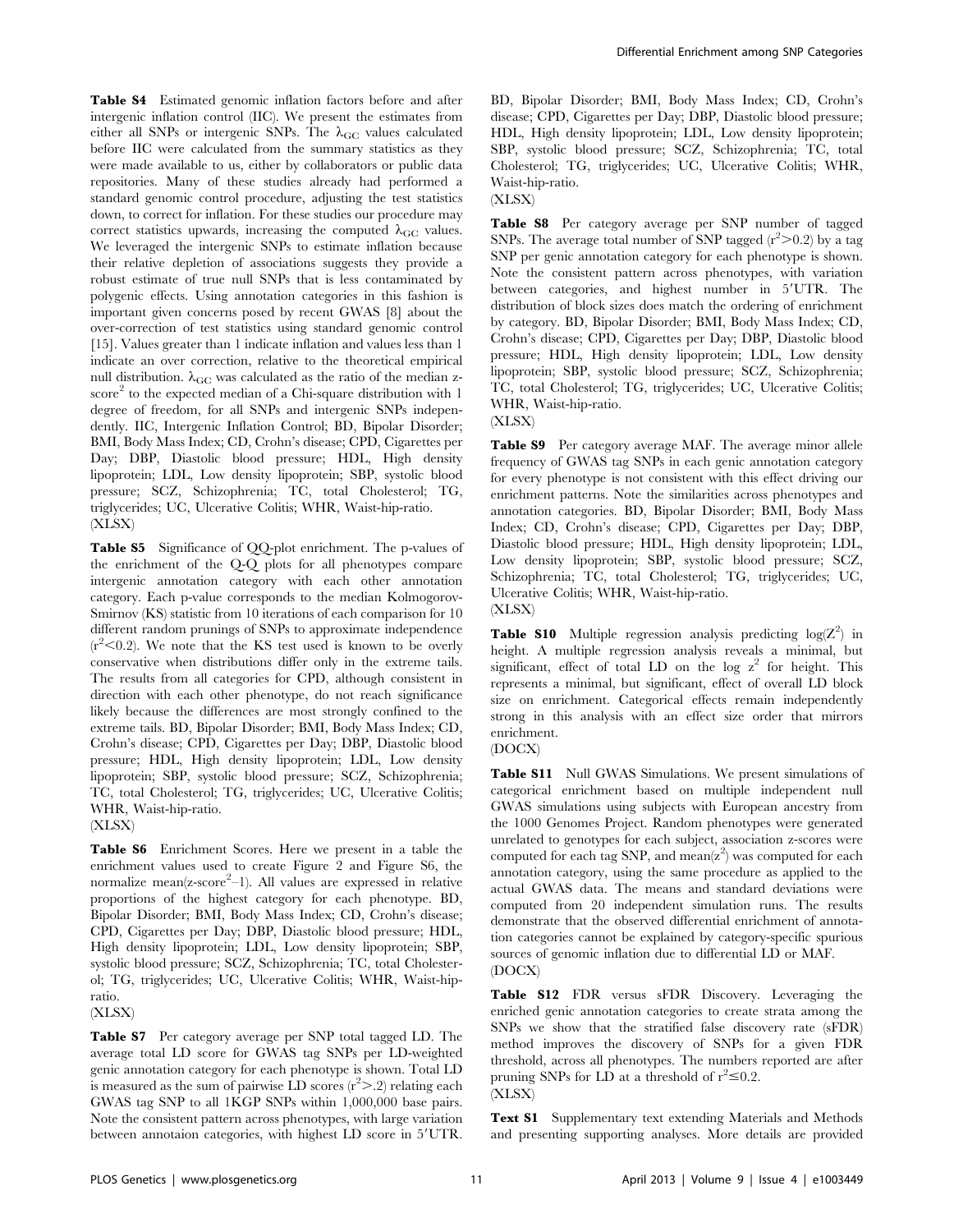with respect to the acquisition, processing and annotating of the GWAS data used for the main results. The relationship between QQ-plots and False Discovery Rate is extended and related to our measures of enrichment. Also, the main results are described within the context of a mixture-modeling framework. Finally, a series of control experiments are described and supplementary references are enumerated.

(DOCX)

## Acknowledgments

We thank Drs. Terry L. Jernigan, Mark J. Daly, Shaun R. Purcell, and Hreinn Stefansson for comments and suggestions.

Members of The Tobacco and Genetics Consortium are Devin Absher, Antonio Agudo, Peter Almgren, Diego Ardissino, Themistocles L. Assimes, Stephania Bandinelli, Luigi Barzan, Vladimir Bencko, Simone Benhamou, Emelia J. Benjamin, Luisa Bernardinelli, Joshua Bis, Michael Boehnke, Eric Boerwinkle, Dorret I. Boomsma, Paul Brennan, Cristina Canova, Xavier Castellsague´, Stephen Chanock, Daniel Chasman, David I. Conway, Jennifer Dackor, Eco J.C. de Geus, Jubao Duan, Roberto Elosua, Brendan Everett, Eleonora Fabianova, Luigi Ferrucci, Lenka Foretova, Stephen P. Fortmann, Nora Franceschini, Timothy Frayling, Curt Furberg, Pablo V. Gejman, Leif Groop, Fangyi Gu, Jack Guralnik, Susan E. Hankinson, Talin Haritunians, Claire Healy, Albert Hofman, Ivana Holcátová, David J. Hunter, Shih-Jen Hwang, John P.A. Ioannidis, Carlos Iribarren, Anne U. Jackson, Vladimir Janout, Jaakko Kaprio, Yunjung Kim, Kristina Kjaerheim, Joshua W. Knowles, Peter Kraft, Claes Ladenvall, Pagona Lagiou, Mark Lanthrop, Caryn Lerman, Douglas F. Levinson, Daniel Levy, Ming D. Li, Dan Yu Lin, Esther H. Lips, Jolanta Lissowska, Ray Lowry, Gavin Lucas, Tatiana V. Macfarlane, Hermine Maes, Pier Mannuccio Mannucci, Dana Mates, Francesco Mauri, Janet Audrain McGovern, James D. McKay, Barbara McKnight, Olle Melander, Piera Angelica Merlini, Yuri Milaneschi, Karen L. Mohlke, Christopher J. O'Donnell, Guillaume Pare, Brenda W. Penninx, John Perry, Danielle Posthuma, Sarah Rosner Preis, Bruce Psaty, Thomas Quertermous, Vasan S. Ramachandran, Lorenzo Richiardi, Paul Ridker, Jed Rose, Peter Rudnai, Veikko Salomaa, Alan R. Sanders, Stephen M. Schwartz, Jianxin Shi, Johannes H Smit, Heather M. Stringham, Neonilia Szeszenia-Dabrowska, Toshiko Tanaka, Kent Taylor, Evan Thacker, Laura Thornton, Henning Tiemeier, Jaakko Tuomilehto, Andre G. Uitterlinden, Cornelia M. van Duijn, Jacqueline M. Vink, Nicole Vogelzangs, Benjamin F. Voight, Stefan Walter, Gonneke Willemsen, David Zaridze, Ariana Znaor.

Members of The Bipolar Disorder Psychiatric Genomics Consortium are Devin Absher, Huda Akil, Adebayo Anjorin, Lena Backlund, Judith A. Badner, Jack D. Barchas, Thomas B. Barrett, Nick Bass, Michael Bauer, Frank Bellivier, Sarah E. Bergen, Wade Berrettini, Douglas Blackwood\*, Cinnamon S. Bloss, Michael Boehnke, Gerome Breen, René Breuer\*, William E. Bunner, Margit Burmeister, William Byerley, Sian Caesar, Kim Chambert, Sven Cichon\*, David St. Clair\*, David A. Collier\*, Aiden Corvin\*, William H. Coryell, Nicholas Craddock, David W. Craig, Mark Daly\*, Richard Day, Franziska Degenhardt\*, Srdjan Djurovic\*, Frank Dudbridge\*, Howard J. Edenberg, Amanda Elkin, Bruno Etain, Anne E. Farmer, Manuel A. Ferreira, I. Nicol Ferrier, Matthew Flickinger, Tatiana Foroud, Josef Frank\*, Christine Fraser, Louise Frisén, Elliot S. Gershon, Michael Gill\*, Katherine Gordon-Smith, Elaine K. Green, Tiffany A. Greenwood, Detelina Grozeva, Weihua Guan, Hugh Gurling\*, Ómar Gustafsson, Marian L. Hamshere\*, Martin Hautzinger, Stefan Herms\*, Maria Hipolito, Peter A. Holmans\*, Christina M. Hultman\*, Stéphane Jamain, Edward G. Jones, Ian Jones, Lisa Jones, Radhika Kandaswamy, James L. Kennedy, George K. Kirov\*, Daniel L. Koller, Phoenix Kwan, Mikael Landén, Niklas Langstrom, Mark Lathrop, Jacob Lawrence\*, William B. Lawson, Marion Leboyer, Phil H. Lee, Jun Li, Paul Lichtenstein\*, Danyu Lin\*, Chunyu Liu, Falk W. Lohoff, Susanne Lucae, Pamela B. Mahon, Wolfgang Maier\*, Nicholas G. Martin, Manuel Mattheisen\*, Keith Matthews, Morten Mattingsdal\*, Kevin A. McGhee\*, Peter McGuffin, Melvin G. McInnis, Andrew McIntosh\*, Rebecca McKinney, Alan W. McLean, Francis J. McMahon, Andrew McQuillin\*, Sandra Meier, Ingrid Melle\*, Fan Meng, Philip B. Mitchell, Grant W. Montgomery, Jennifer Moran, Gunnar Morken, Derek W. Morris\*, Valentina Moskvina\*, Pierandrea Muglia, Thomas W. Mühleisen, Walter J. Muir, Bertram Müller-Myhsok, Richard M. Myers, Caroline M. Nievergelt, Ivan Nikolov\*, Vishwajit Nimgaonkar, Markus M. Nöthen\*, John I. Nurnberger, Evaristus A. Nwulia, Colm O'Dushlaine\*, Urban Osby, Högni Óskarsson, Michael J. Owen\*, Hannes Petursson\*, Benjamin S. Pickard, Porgeir Porgeirsson, James B. Potash, Peter Propping, Shaun M. Purcell\*, Emma Quinn\*, Soumya Raychaudhuri, John Rice, Marcella Rietschel\*, Douglas Ruderfer\*, Martin Schalling, Alan F. Schatzberg, William A. Scheftner, Peter R. Schofield, Thomas G. Schulze\*, Johannes Schumacher, Markus M. Schwarz, Ed Scolnick, Laura J. Scott, Paul D. Shilling, Engilbert Sigurdsson\*, Pamela Sklar\*, Erin N. Smith, Hreinn Stefansson\*, Kari Stefansson\*, Michael Steffens\*, Stacy Steinberg\*, John Strauss, Jana Strohmaier, Szabocls Szelinger, Robert C. Thompson, Federica Tozzi, Jens Treutlein\*, John B. Vincent, Stanley J. Watson, Thomas F. Wienker, Richard Williamson, Stephanie H. Witt, Adam Wright, Wei Xu, Allan H. Young, Peter P. Zandi, Peng Zhang, Sebastian Zöllner.

\* Collaborator is also a member of The Schizophrenia Psychiatric Genomics Consortium.

Members of The Schizophrenia Psychiatric Genomics Consortium are Ingrid Agartz, Margot Albus, Madeline Alexander, Richard L. Amdur, Farooq Amin, Nicholas Bass, István Bitter, Donald W. Black, Anders D. Børglum, Matthew A. Brown, Richard Bruggeman, Nancy G. Buccola, William F. Byerley, Wiepke Cahn, Rita M. Cantor, Vaughan J. Carr, Stanley V. Catts, Khalid Choudhury, C. Robert Cloninger, Paul Cormican, Patrick A. Danoy, Susmita Datta, Marc DeHert, Ditte Demontis, Dimitris Dikeos, Peter Donnelly, Gary Donohoe, Jubao Duan, Linh Duong, Sarah Dwyer, Ayman Fanous, Anders Fink-Jensen, Robert Freedman, Nelson B. Freimer, Marion Friedl, Pablo V. Gejman, Lyudmila Georgieva, Ina Giegling, Birte Glenthøj, Stephanie Godard, Vera Golimbet, Lieuwe de Haan, Mark Hansen, Thomas Hansen, Annette M. Hartmann, Frans A. Henskens, David M. Hougaard, Andrés Ingason, Assen V. Jablensky, Klaus D. Jakobsen, Maurice Jay, Erik G. Jönsson, Gesche Jürgens, René S. Kahn, Matthew C. Keller, Kenneth S. Kendler, Gunter Kenis, Elaine Kenny, Yunjung Kim, Heike Konnerth, Bettina Konte, Lydia Krabbendam, Robert Krasucki, Virginia K. Lasseter, Claudine Laurent, Todd Lencz, F. Bernard Lerer, Douglas F. Levinson, Kung-Yee Liang, Jeffrey A. Lieberman, Don H. Linszen, Jouko Lönnqvist, Carmel M. Loughland, Alan W. Maclean, Brion S. Maher, Anil K. Malhotra, Jacques Mallet, Pat Malloy, John J. McGrath, Duncan E. McLean, Patricia T. Michie, Vihra Milanova, Ole Mors, Preben B. Mortensen, Bryan J. Mowry, Inez Myin-Germeys, Benjamin Neale, Deborah A. Nertney, Gerald Nestadt, Jimmi Nielsen, Merete Nordentoft, Nadine Norton, F. Anthony O'Neill, Ann Olincy, Line Olsen, Roel A. Ophoff, Torben F. Ørntoft, Jim van Os, Christos Pantelis, George Papadimitriou, Carlos N. Pato, Michele T. Pato, Leena Peltonen, Ben Pickard, Olli P.H. Pietiläinen, Jonathan Pimm, Danielle Posthuma, Ann E. Pulver, Vinay Puri, Digby Quested, Henrik B. Rasmussen, János M. Re´thelyi, Robert Ribble, Brien P. Riley, Lizzy Rossin, Mirella Ruggeri, Dan Rujescu, Alan R. Sanders, Ulrich Schall, Sibylle G. Schwab, Edward Scolnick, Rodney J. Scott, Jianxin Shi, Jeremy M. Silverman, Chris C.A. Spencer, Amy Strange, Eric Strengman, T. Scott Stroup, Jaana Suvisaari, Lars Terenius, Srinivasa Thirumalai, Sally Timm, Draga Toncheva, Sarah Tosato, Edwin JCG. van den Oord, Jan Veldink, Peter M. Visscher, Dermot Walsh, August G. Wang, Thomas Werge, Durk Wiersma, Dieter B. Wildenauer, Hywel J. Williams, Nigel M. Williams, Ruud van Winkel, Brandon Wormley, Stan Zammit.

#### Author Contributions

Conceived and designed the experiments: AJS AMD WKT NJS OAA. Performed the experiments: AMD WKT AJS. Analyzed the data: AMD WKT AJS. Contributed reagents/materials/analysis tools: PP AT JCR JRK HF PFS MCO. Wrote the paper: AJS OAA WKT AMD.